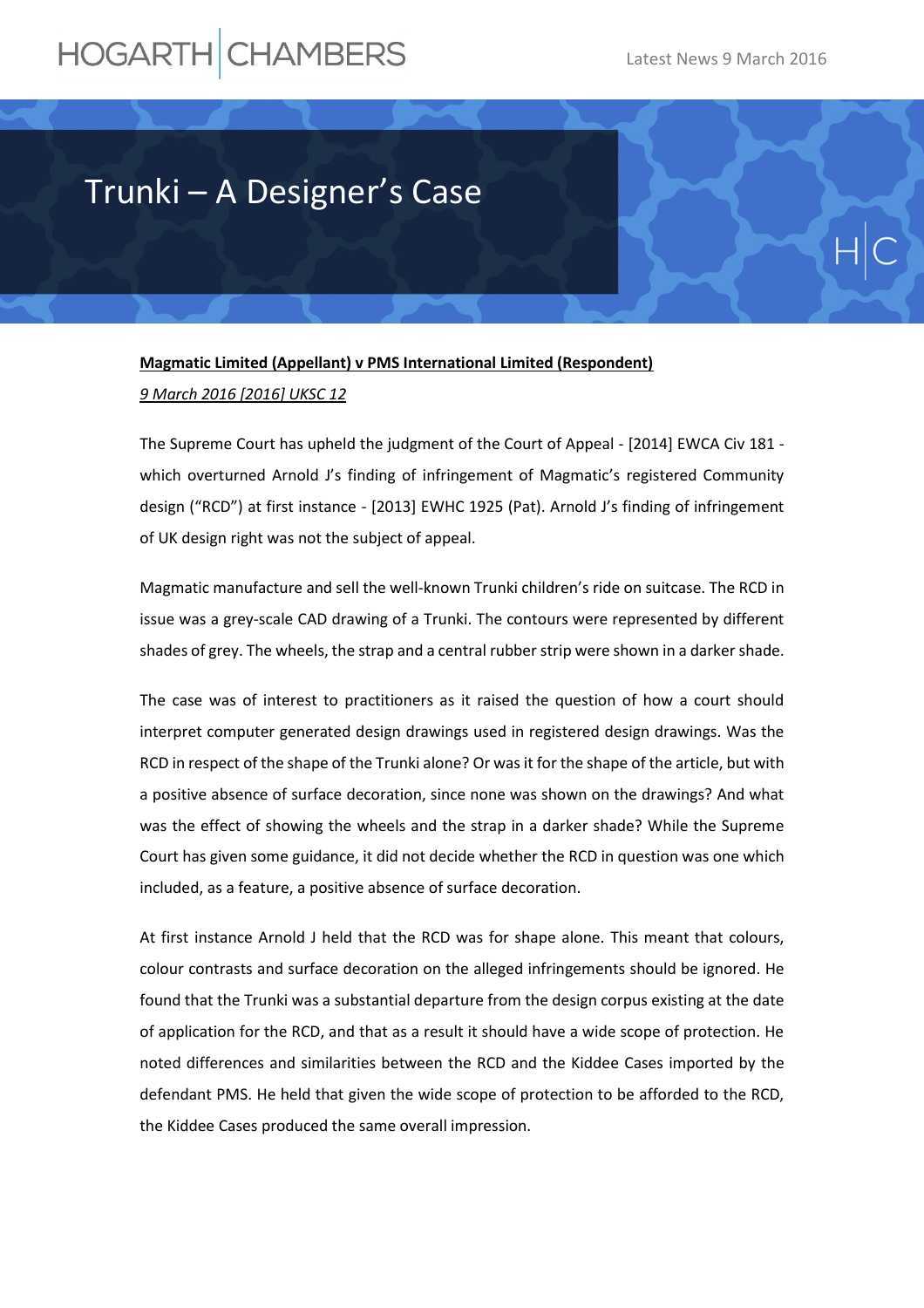In the Court of Appeal Kitchen LJ identified 2 errors of principle in the judgment of Arnold J. The Supreme Court said that it was convenient to treat them as 3 criticisms as follows: (1) that Arnold J had failed to give proper weight to the overall impression of the RCD as an animal with horns (2) that the judge failed to take into account the effect of the lack of ornamentation on the surface of the RCD and (3) that the judge ignored the colour contrast between the body and the wheels.

The Supreme Court concluded that the first criticism was justified. While Arnold J had mentioned that the Kiddee Case "shares" the "horn-like" handles of the RCD and noted that the horns formed an important part of the RCD's appearance, in the view of the Supreme Court the judge did not consider the overall impression of the RCD as that of a horned animal. It took this view because the judge did not specifically mention the point in his judgment.

The Supreme Court's judgment on the second issue is likely to give rise to debate, because it took the view that the Court of Appeal did not resolve the issue of whether the absence of ornamentation was a feature of the RCD in the present case. At para [50] of its judgment, the Supreme Court said that there were "powerful practical arguments against such a conclusion", but that since it was not necessary to resolve the issue in the present case, it would prefer to leave the point open. Practitioners will note that although, in paragraph [43] of its judgment, the Supreme Court said it did not consider the second criticism raised by Kitchen LJ to be a "free-standing contention" that it was a feature of the RCD that it contained no decoration, the court appears to endorse the view expressed by Kitchen LJ that it would be wrong to eliminate the decoration on the accused design entirely "because it significantly affects how the shape itself strikes the eye, and the overall impression it gives".

As to the third criticism of the judgment of Arnold J, the Supreme Court took the view that the colour contrast between the wheels and the strap on the one hand, and the body on the other, was a feature of the RCD, and that the Court of Appeal was therefore right to conclude that the RCD claimed not merely a specific shape, but a shape in two contrasting colours. The Supreme Court therefore held that the Court of Appeal was entitled to consider the question of infringement for itself.

Magmatic and the Comptroller General of Patents, Designs and Trade marks had requested that questions raised by the second and third criticisms (absence of surface decoration and colour contrast) be referred to the CJEU. The Supreme Court refused to do so on the basis that the issues raised did not raise a point of EU law, or a point which was suitable to be